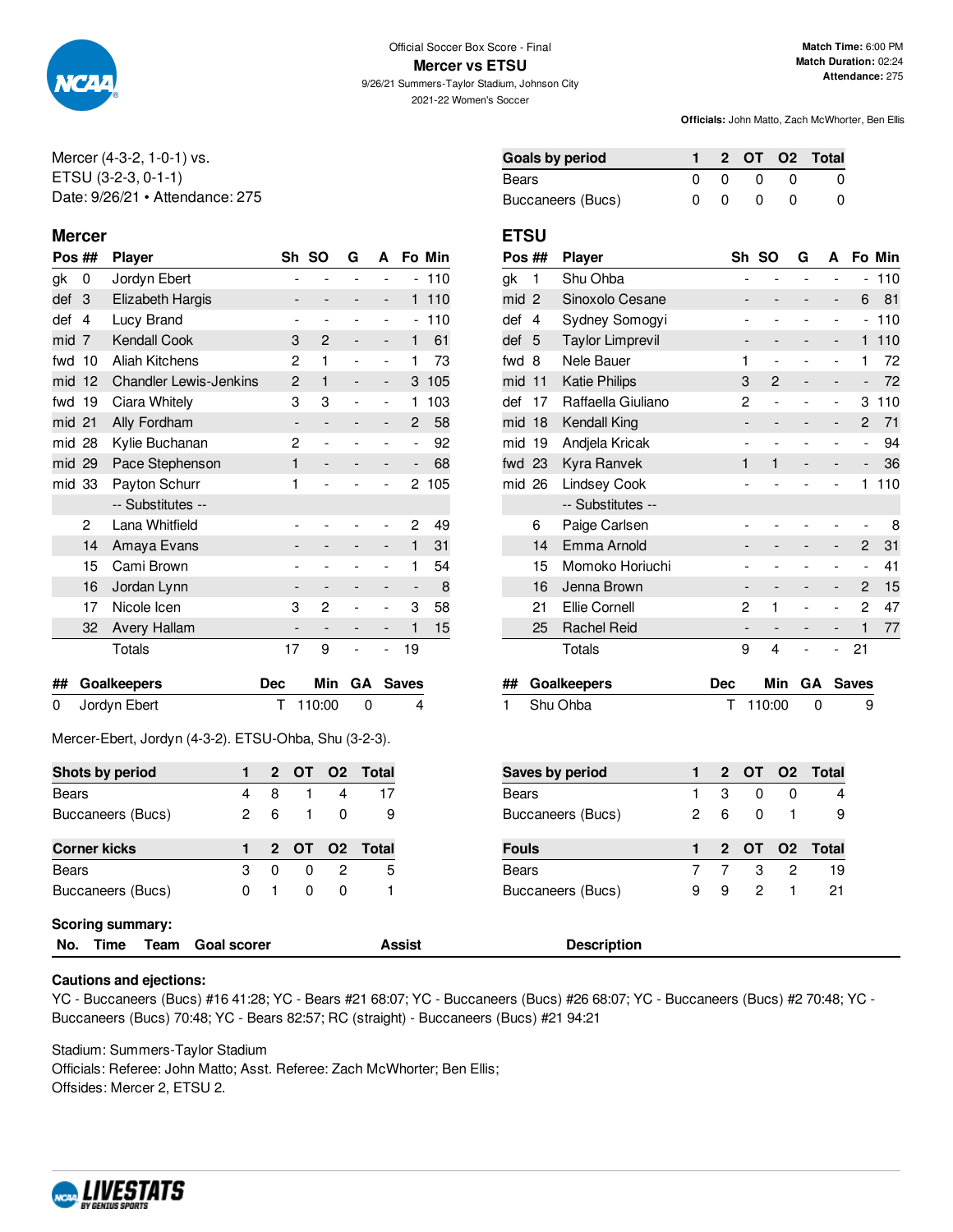

**Match Time:** 6:00 PM **Match Duration:** 02:24 **Attendance:** 275

9/26/21 Summers-Taylor Stadium, Johnson City 2021-22 Women's Soccer

**Officials:** John Matto, Zach McWhorter, Ben Ellis



**Attacking Direction**

**Attacking Direction**

Official's signature

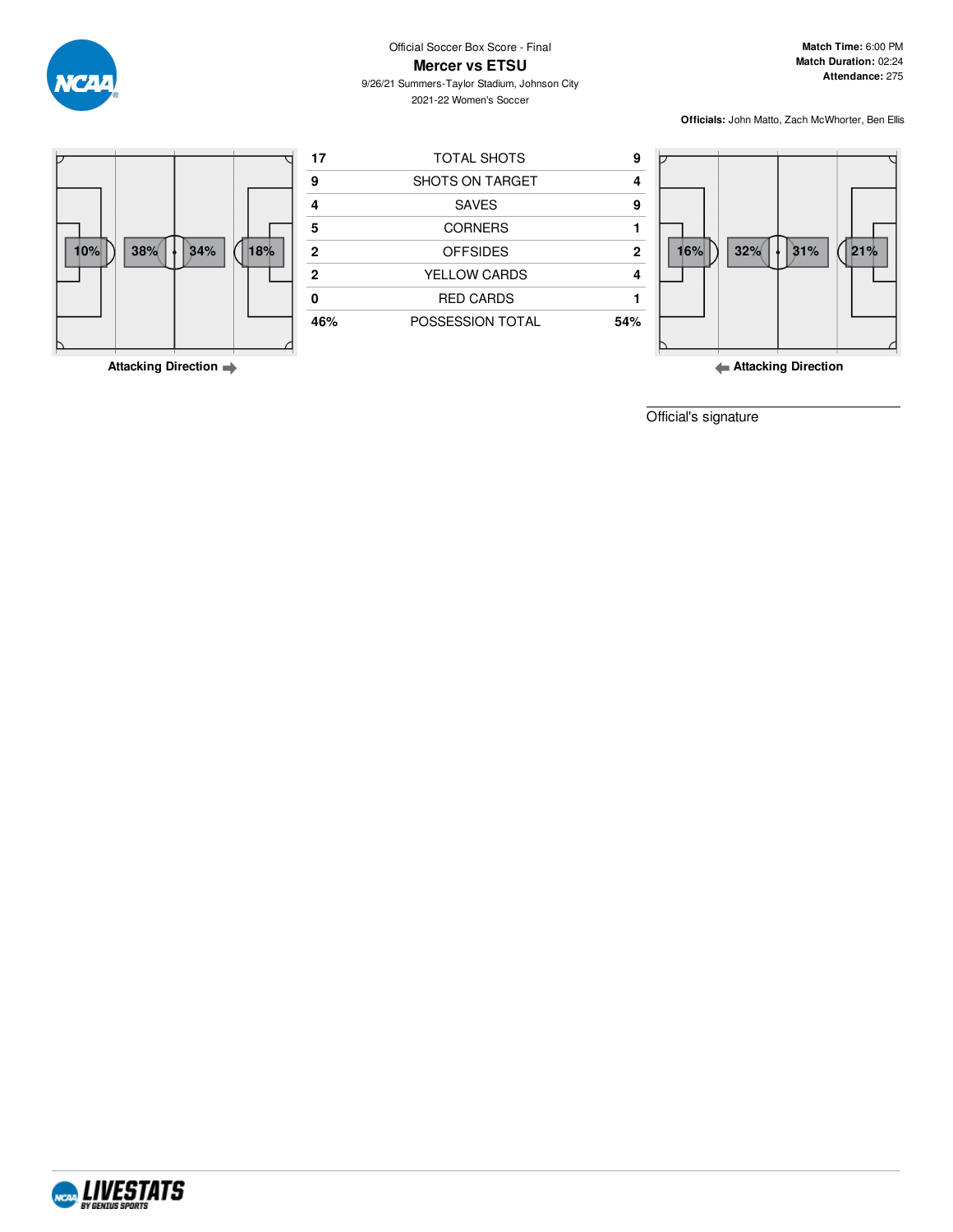**ETSU Starters:**

GK 1 Ohba, Shu

MID 2 Cesane, Sinoxolo DEF 4 Somogyi, Sydney DEF 5 Limprevil, Taylor FWD 8 Bauer, Nele MID 11 Philips, Katie

DEF 17 Giuliano, Raffaella

MID 18 King, Kendall MID 19 Kricak, Andjela FWD 23 Ranvek, Kyra MID 26 Cook, Lindsey

**Officials:** John Matto, Zach McWhorter, Ben Ellis

## **Mercer Starters:**

| GK         | 0   | Ebert, Jordyn     |
|------------|-----|-------------------|
| <b>DEF</b> | - 3 | Hargis, Elizabeth |

- DEF 4 Brand, Lucy
- MID 7 Cook, Kendall
- FWD 10 Kitchens, Aliah
- MID 12 Lewis-Jenkins, Chandler
- FWD 19 Whitely, Ciara
- MID 21 Fordham, Ally
- MID 28 Buchanan, Kylie
- MID 29 Stephenson, Pace
- MID 33 Schurr, Payton
- 00:00 Ebert, Jordyn at goalie for Mercer.
- 00:00 Ohba, Shu at goalie for ETSU.
- 02:21 Foul on ETSU.
- 02:46 Shot by Buccaneers (Bucs) Ranvek, Kyra, SAVE Ebert, Jordyn.
- 03:23 Corner kick by Bears [03:23].
- 04:26 Foul on Mercer.
- 07:04 Foul on Mercer.
- 08:36 Foul on ETSU.
- 09:15 Shot by Bears Cook, Kendall, SAVE Ohba, Shu.
- 11:28 Foul on ETSU.
- 13:42 Foul on Mercer.
- 15:00 Foul on Mercer.
- 18:19 Corner kick by Bears [18:19].
- 23:31 Buccaneers (Bucs) substitution: Horiuchi, Momoko for Ranvek, Kyra.
- 23:31 Bears substitution: Icen, Nicole for Fordham, Ally.
- 25:20 Buccaneers (Bucs) substitution: Reid, Rachel for King, Kendall.
- 25:20 Bears substitution: Brown, Cami for Cook, Kendall.
- 25:20 Bears substitution: Whitfield, Lana for Stephenson, Pace.
- 26:01 Foul on ETSU.
- 28:03 Shot by Bears Lewis-Jenkins, Chandler, SAVE Ohba, Shu.
- 28:18 Corner kick by Bears [28:18].
- 28:43 Shot by Bears Schurr, Payton WIDE LEFT.
- 29:09 Buccaneers (Bucs) substitution: Cornell, Ellie for Bauer, Nele.
- 29:09 Buccaneers (Bucs) substitution: Brown, Jenna for Philips, Katie.
- 29:23 Foul on ETSU.
- 30:29 Shot by Buccaneers (Bucs) Cornell, Ellie HIGH.
- 31:17 Foul on ETSU.
- 31:40 Shot by Bears Icen, Nicole WIDE LEFT.
- 32:35 Foul on Mercer.
- 34:57 Foul on Mercer.
- 36:40 Buccaneers (Bucs) substitution: Arnold, Emma for Kricak, Andjela.
- 36:40 Bears substitution: Evans, Amaya for Kitchens, Aliah.

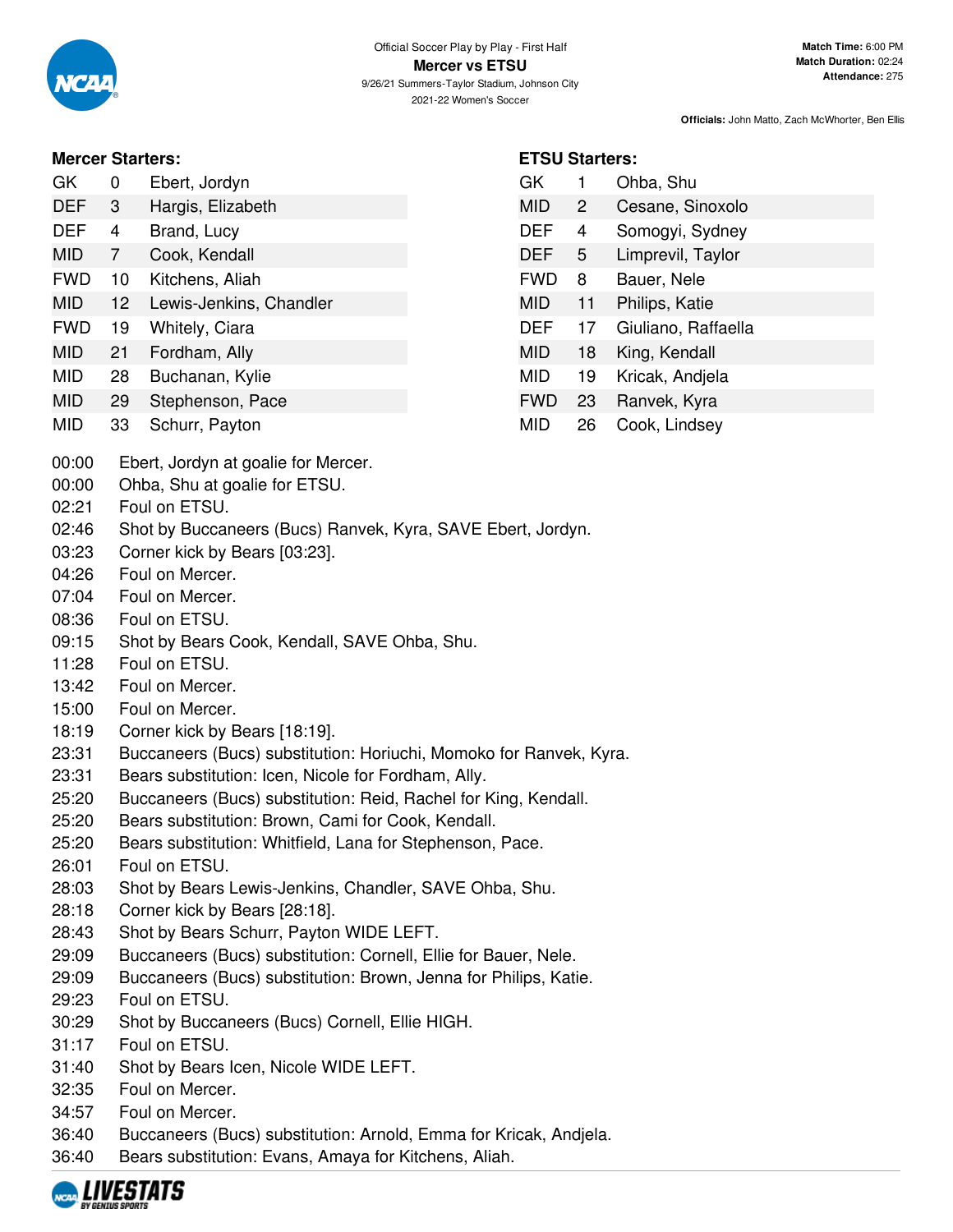

- 36:40 Bears substitution: Lynn, Jordan for Buchanan, Kylie.
- 39:20 Foul on ETSU.
- 40:41 Foul on ETSU.
- 41:28 Yellow card on Buccaneers (Bucs) Brown, Jenna.
- 41:46 Foul on Mercer.
- 42:32 Foul on ETSU.
- 45:00 End of period [45:00].

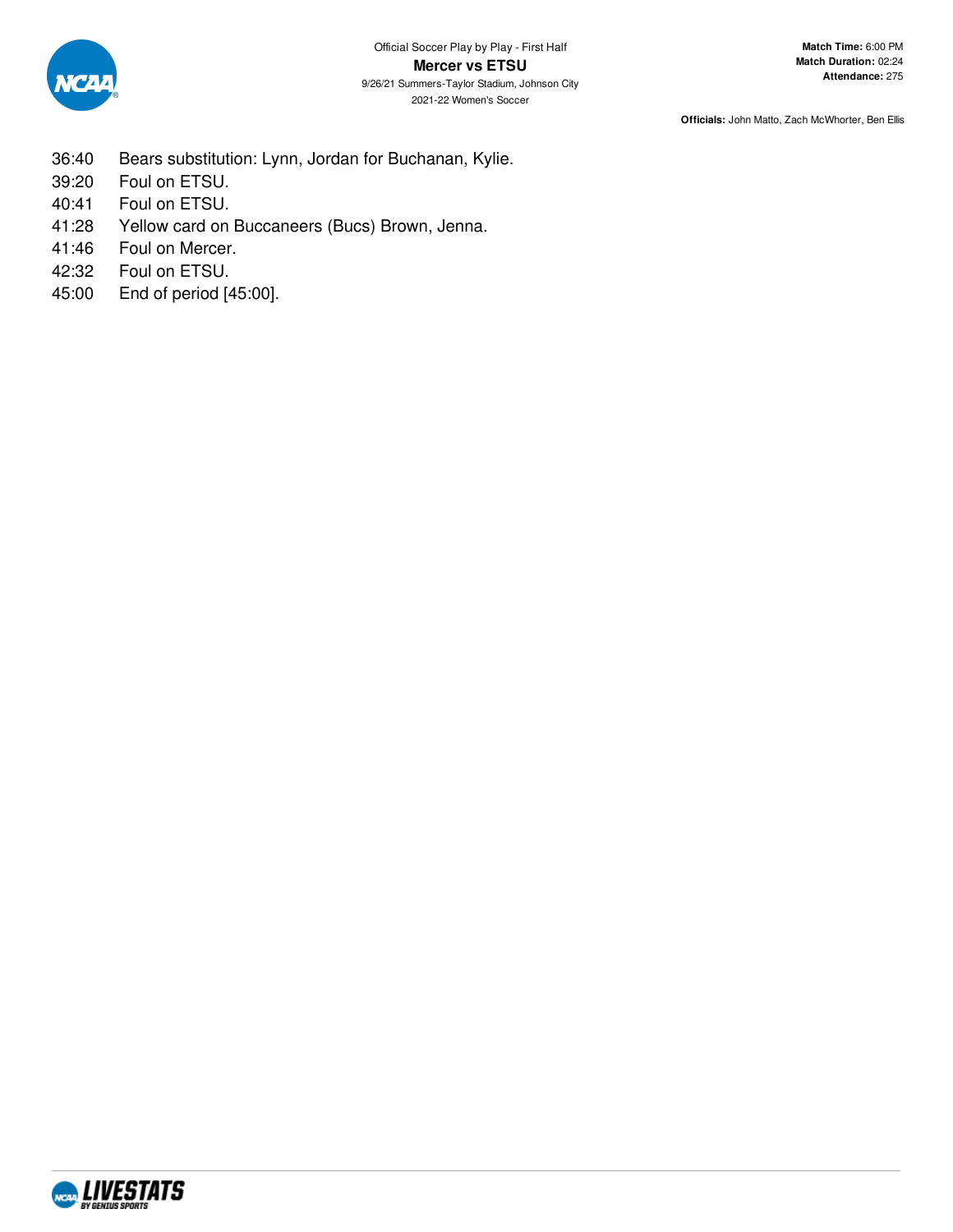

**Mercer vs ETSU** 9/26/21 Summers-Taylor Stadium, Johnson City

2021-22 Women's Soccer

**Officials:** John Matto, Zach McWhorter, Ben Ellis

Mercer (4-3-2, 1-0-1) vs. ETSU (3-2-3, 0-1-1) Date: 9/26/21 • Attendance: 275

### **Mercer ETSU**

| Pos ## |    | <b>Player</b>                 |   | Sh SO | G | A |   | Fo Min |
|--------|----|-------------------------------|---|-------|---|---|---|--------|
| gk     | 0  | Jordyn Ebert                  |   |       |   |   |   | 45     |
| def    | 3  | Elizabeth Hargis              |   |       |   |   | - | 45     |
| def    | 4  | Lucy Brand                    |   | ٠     |   |   | - | 45     |
| mid    | 7  | <b>Kendall Cook</b>           | 1 | 1     |   |   | - | 26     |
| fwd    | 10 | <b>Aliah Kitchens</b>         |   |       |   |   | 1 | 37     |
| mid    | 12 | <b>Chandler Lewis-Jenkins</b> | 1 | 1     |   |   | 1 | 45     |
| fwd    | 19 | Ciara Whitely                 |   |       |   |   | 1 | 45     |
| mid 21 |    | Ally Fordham                  |   |       |   | - | 1 | 24     |
| mid 28 |    | Kylie Buchanan                |   |       |   |   | ۰ | 37     |
| mid 29 |    | Pace Stephenson               |   |       |   |   | - | 26     |
| mid 33 |    | Payton Schurr                 | 1 |       |   |   | 2 | 45     |
|        |    | -- Substitutes --             |   |       |   |   |   |        |
|        | 2  | Lana Whitfield                |   |       |   |   | 1 | 19     |
|        | 14 | Amaya Evans                   |   |       |   |   | - | 8      |
|        | 15 | Cami Brown                    |   |       |   |   |   | 19     |
|        | 16 | Jordan Lynn                   |   |       |   |   |   | 8      |
|        | 17 | Nicole Icen                   | 1 |       |   |   |   | 21     |
|        | 32 | <b>Avery Hallam</b>           |   |       |   |   |   |        |
|        |    | Totals                        | 4 | 2     |   |   | 7 |        |
|        |    |                               |   |       |   |   |   |        |

| ## Goalkeepers |             | Dec Min GA Saves |
|----------------|-------------|------------------|
| 0 Jordyn Ebert | $T$ 45:00 0 |                  |

Mercer-Ebert, Jordyn (4-3-2). ETSU-Ohba, Shu (3-2-3).

| Shots by period         |   | Total | <b>Saves by period</b> |   | <b>Total</b> |
|-------------------------|---|-------|------------------------|---|--------------|
| <b>Bears</b>            | 4 | 4     | Bears                  |   |              |
| Buccaneers (Bucs)       |   | 2     | Buccaneers (Bucs)      |   |              |
| <b>Corner kicks</b>     |   | Total | <b>Fouls</b>           |   | <b>Total</b> |
| <b>Bears</b>            | 3 | 3     | <b>Bears</b>           |   |              |
| Buccaneers (Bucs)       | 0 | 0     | Buccaneers (Bucs)      | 9 |              |
| <b>Scoring summary:</b> |   |       |                        |   |              |

**No. Time Team Goal scorer Assist Description**

**Cautions and ejections:** YC - Buccaneers (Bucs) #16 41:28

Stadium: Summers-Taylor Stadium Officials: Referee: John Matto; Asst. Referee: Zach McWhorter; Ben Ellis; Offsides: Mercer 0, ETSU 0.



| Pos ## |                | <b>Player</b>           |                              | Sh SO | G | А |                          | Fo Min |
|--------|----------------|-------------------------|------------------------------|-------|---|---|--------------------------|--------|
| gk     | 1              | Shu Ohba                | $\overline{a}$               |       |   |   | -                        | 45     |
| mid    | $\overline{2}$ | Sinoxolo Cesane         | -                            |       |   | - | 2                        | 45     |
| def    | 4              | Sydney Somogyi          |                              |       |   |   | -                        | 45     |
| def    | 5              | <b>Taylor Limprevil</b> |                              |       |   | - | 1                        | 45     |
| fwd    | 8              | Nele Bauer              | $\overline{a}$               |       |   |   | 1                        | 30     |
| mid    | 11             | <b>Katie Philips</b>    |                              |       |   |   | -                        | 30     |
| def    | 17             | Raffaella Giuliano      |                              |       |   |   | $\overline{\phantom{a}}$ | 45     |
| mid    | 18             | Kendall King            |                              |       |   |   | -                        | 26     |
| mid    | 19             | Andjela Kricak          |                              |       |   |   | -                        | 37     |
| fwd    | 23             | Kyra Ranvek             | 1                            | 1     |   |   |                          | 24     |
| mid    | 26             | <b>Lindsey Cook</b>     |                              |       |   |   | 1                        | 45     |
|        |                | -- Substitutes --       |                              |       |   |   |                          |        |
|        | 6              | Paige Carlsen           |                              |       |   |   |                          |        |
|        | 14             | Emma Arnold             |                              |       |   |   | 1                        | 8      |
|        | 15             | Momoko Horiuchi         |                              |       |   |   |                          | 21     |
|        | 16             | Jenna Brown             | $\qquad \qquad \blacksquare$ |       |   | - | 2                        | 15     |
|        | 21             | <b>Ellie Cornell</b>    | 1                            |       |   |   | 1                        | 15     |
|        | 25             | <b>Rachel Reid</b>      |                              |       |   |   | -                        | 19     |
|        |                | <b>Totals</b>           | 2                            | 1     |   |   | 9                        |        |
|        |                |                         |                              |       |   |   |                          |        |

| ## Goalkeepers |             | Dec Min GA Saves |
|----------------|-------------|------------------|
| 1 Shu Ohba     | $T$ 45:00 0 |                  |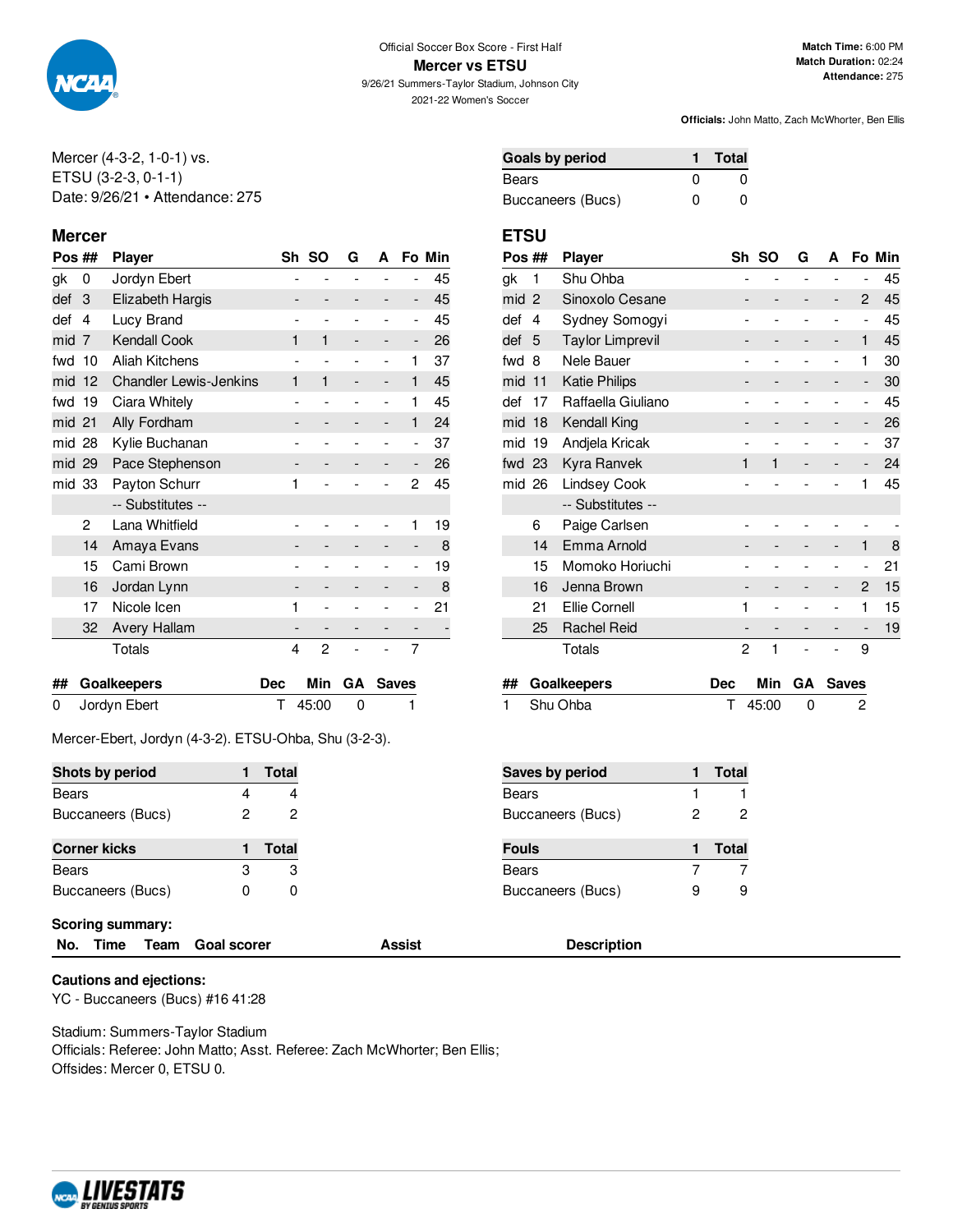

9/26/21 Summers-Taylor Stadium, Johnson City 2021-22 Women's Soccer

**Match Time:** 6:00 PM **Match Duration:** 02:24 **Attendance:** 275

**Officials:** John Matto, Zach McWhorter, Ben Ellis



**Attacking Direction**

**Attacking Direction**

Official's signature

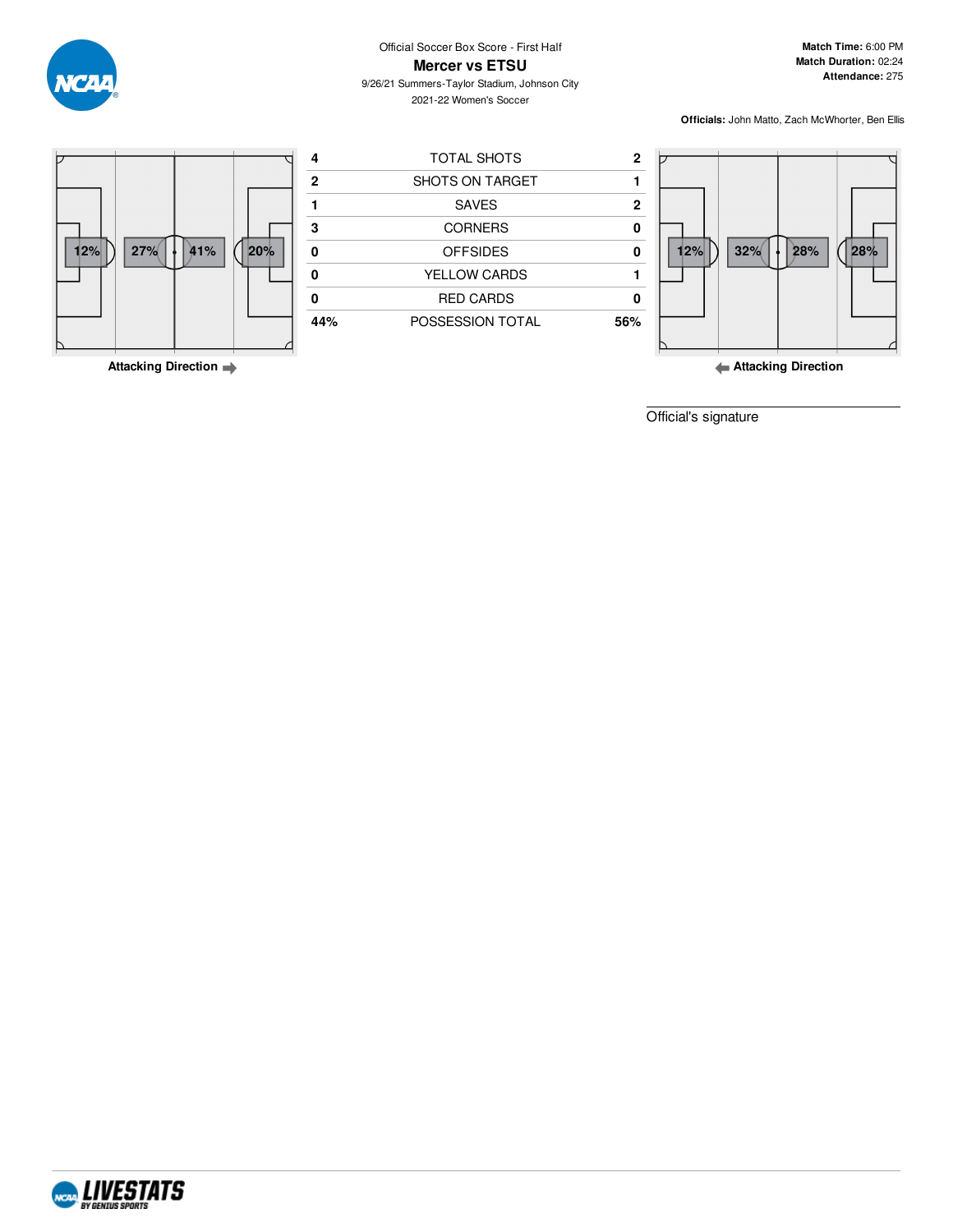

- 45:00 Start of 2nd period [45:00].
- 45:00 For Bears: #0 Ebert, Jordyn, #3 Hargis, Elizabeth, #4 Brand, Lucy, #15 Brown, Cami, #14 Evans, Amaya, #12 Lewis-Jenkins, Chandler, #19 Whitely, Ciara, #17 Icen, Nicole, #16 Lynn, Jordan, #2 Whitfield, Lana, #33 Schurr, Payton.
- 45:00 For Buccaneers (Bucs): #1 Ohba, Shu, #2 Cesane, Sinoxolo, #4 Somogyi, Sydney, #5 Limprevil, Taylor, #21 Cornell, Ellie, #16 Brown, Jenna, #17 Giuliano, Raffaella, #25 Reid, Rachel, #14 Arnold, Emma, #15 Horiuchi, Momoko, #26 Cook, Lindsey.
- 45:00 Buccaneers (Bucs) substitution: Philips, Katie for Arnold, Emma.
- 45:00 Buccaneers (Bucs) substitution: King, Kendall for Reid, Rachel.
- 45:00 Buccaneers (Bucs) substitution: Kricak, Andjela for Brown, Jenna.
- 45:00 Buccaneers (Bucs) substitution: Bauer, Nele for Horiuchi, Momoko.
- 45:00 Bears substitution: Stephenson, Pace for Lynn, Jordan.
- 45:00 Bears substitution: Buchanan, Kylie for Brown, Cami.
- 46:07 Shot by Bears Whitely, Ciara, SAVE Ohba, Shu.
- 46:33 Foul on ETSU.
- 49:26 Shot by Buccaneers (Bucs) Philips, Katie, SAVE Ebert, Jordyn.
- 50:09 Shot by Buccaneers (Bucs) Cornell, Ellie, SAVE Ebert, Jordyn.
- 51:44 Shot by Bears Whitely, Ciara, SAVE Ohba, Shu.
- 51:44 Buccaneers (Bucs) substitution: Reid, Rachel for Cesane, Sinoxolo.
- 51:58 Foul on ETSU.
- 52:40 Foul on Mercer.
- 55:45 Foul on Mercer.
- 56:25 Shot by Buccaneers (Bucs) Bauer, Nele BLOCKED.
- 56:52 Foul on Mercer.
- 57:31 Offside against ETSU.
- 58:44 Bears substitution: Fordham, Ally for Evans, Amaya.
- 58:44 Foul on ETSU.
- 60:43 Shot by Bears Icen, Nicole, SAVE Ohba, Shu.
- 60:43 Shot by Bears Icen, Nicole, SAVE Ohba, Shu.
- 62:47 Foul on ETSU.
- 64:50 Buccaneers (Bucs) substitution: Carlsen, Paige for Cornell, Ellie.
- 64:50 Buccaneers (Bucs) substitution: Ranvek, Kyra for Philips, Katie.
- 64:50 Buccaneers (Bucs) substitution: Arnold, Emma for Bauer, Nele.
- 64:50 Buccaneers (Bucs) substitution: Horiuchi, Momoko for Kricak, Andjela.
- 64:50 Bears substitution: Kitchens, Aliah for Icen, Nicole.
- 64:50 Bears substitution: Brown, Cami for Whitely, Ciara.
- 64:50 Bears substitution: Cook, Kendall for Whitfield, Lana.
- 66:23 Foul on ETSU.
- 67:20 Buccaneers (Bucs) substitution: Cesane, Sinoxolo for King, Kendall.
- 67:20 Bears substitution: Hallam, Avery for Lewis-Jenkins, Chandler.
- 68:07 Yellow card on Bears Fordham, Ally.
- 68:07 Yellow card on Buccaneers (Bucs) Cook, Lindsey.
- 70:48 Yellow card on Buccaneers (Bucs) Cesane, Sinoxolo.
- 70:48 Yellow card on Buccaneers (Bucs) Yelton, Jay.
- 71:09 Shot by Bears Cook, Kendall WIDE LEFT.

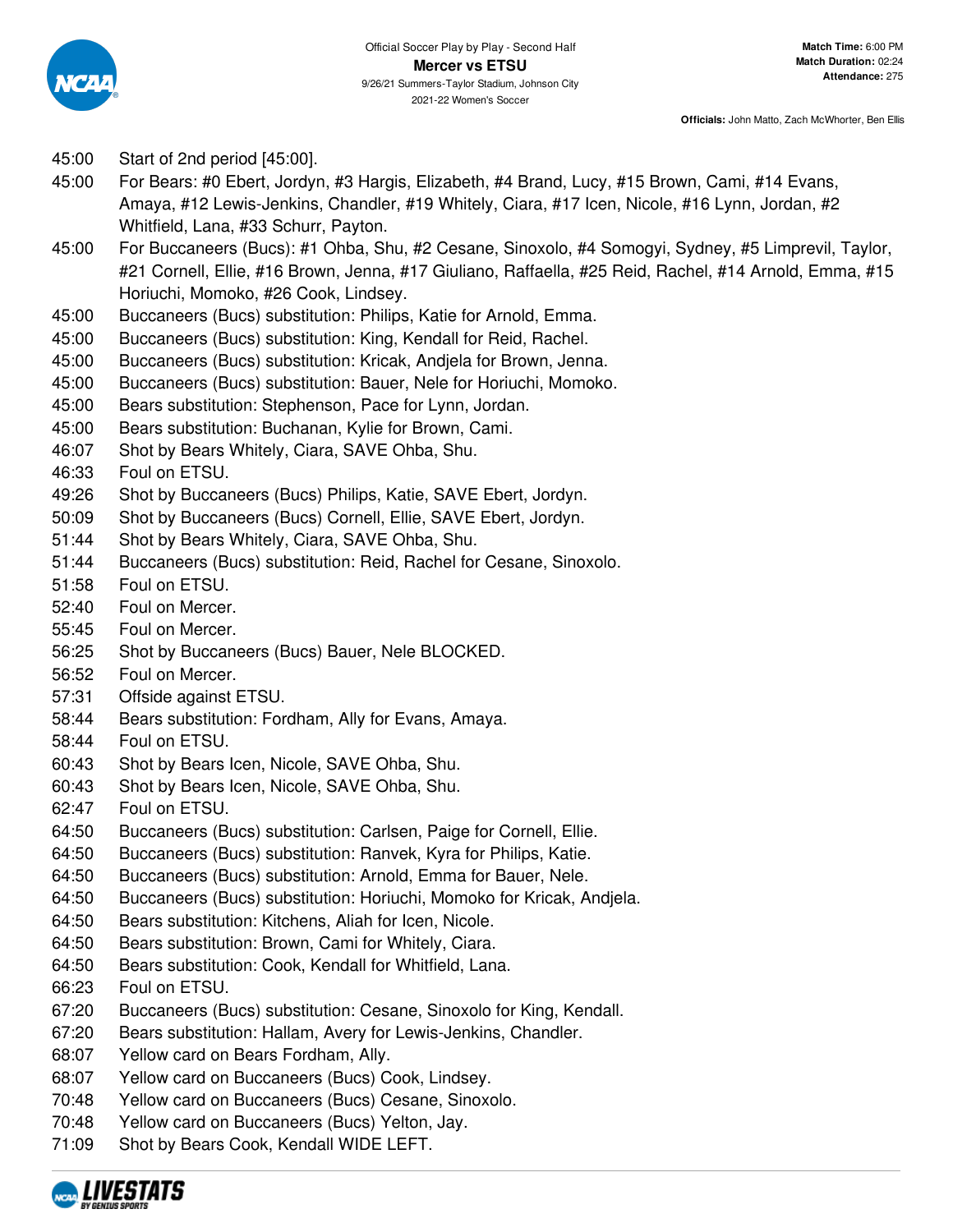

- 71:10 Bears substitution: Whitely, Ciara for Schurr, Payton.
- 72:25 Bears substitution: Lewis-Jenkins, Chandler for Buchanan, Kylie.
- 72:25 Buccaneers (Bucs) substitution: Kricak, Andjela for Carlsen, Paige.
- 75:02 Foul on Mercer.
- 76:02 Offside against Mercer.
- 76:31 Bears substitution: Schurr, Payton for Stephenson, Pace.
- 76:58 Buccaneers (Bucs) substitution: Philips, Katie for Ranvek, Kyra.
- 77:46 Corner kick by Buccaneers (Bucs) [77:46].
- 78:21 Shot by Buccaneers (Bucs) Philips, Katie, SAVE Ebert, Jordyn.
- 79:44 Shot by Buccaneers (Bucs) Philips, Katie WIDE RIGHT.
- 79:48 Buccaneers (Bucs) substitution: Bauer, Nele for Arnold, Emma.
- 80:18 Foul on Mercer.
- 80:53 Foul on ETSU.
- 81:18 Foul on ETSU.
- 82:20 Bears substitution: Buchanan, Kylie for Hallam, Avery.
- 82:20 Bears substitution: Icen, Nicole for Fordham, Ally.
- 82:20 Buccaneers (Bucs) substitution: Cornell, Ellie for Horiuchi, Momoko.
- 82:53 Foul on ETSU.
- 82:57 Yellow card on Bears Economopoulos, Tony.
- 83:22 Foul on Mercer.
- 84:05 Shot by Bears Kitchens, Aliah WIDE LEFT.
- 85:08 Foul on ETSU.
- 86:30 Shot by Bears Kitchens, Aliah, SAVE Ohba, Shu.
- 87:08 Buccaneers (Bucs) substitution: King, Kendall for Cesane, Sinoxolo.
- 88:28 Shot by Bears Cook, Kendall, SAVE Ohba, Shu.
- 89:34 Foul on Mercer.
- 89:54 Shot by Buccaneers (Bucs) Giuliano, Raffaella WIDE RIGHT.
- 90:00 End of period [90:00].

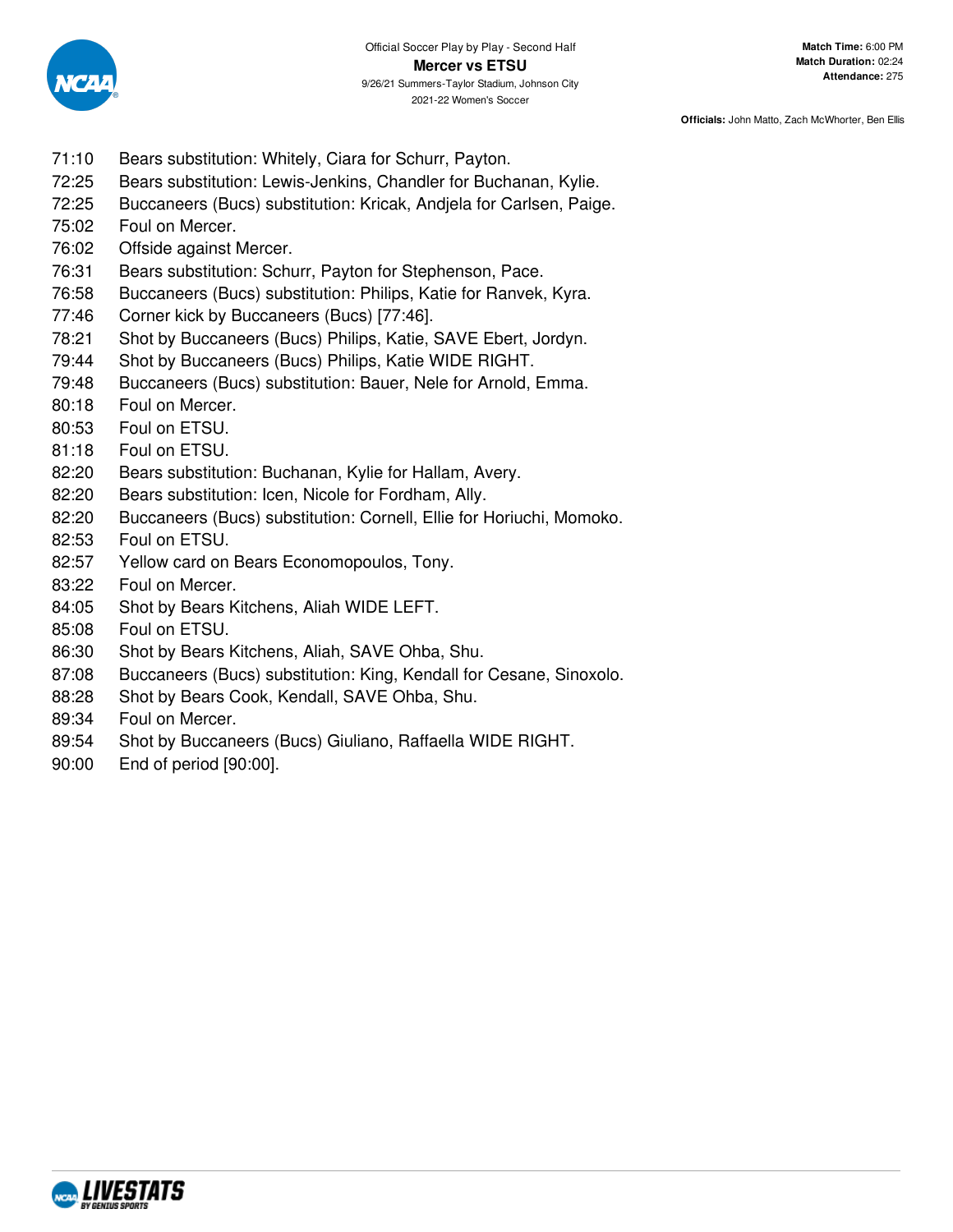

- 90:00 Buccaneers (Bucs) substitution: Cesane, Sinoxolo for Philips, Katie.
- 90:00 Bears substitution: Evans, Amaya for Kitchens, Aliah.
- 90:00 Bears substitution: Stephenson, Pace for Brown, Cami.
- 90:00 Bears substitution: Whitfield, Lana for Cook, Kendall.
- 90:00 Start of OT period [90:00].
- 91:55 Foul on ETSU.
- 93:52 Foul on Mercer.
- 94:21 Red card (straight) on Buccaneers (Bucs) Cornell, Ellie.
- 94:39 Shot by Buccaneers (Bucs) Giuliano, Raffaella WIDE RIGHT.
- 95:34 Foul on Mercer.
- 97:37 Foul on ETSU.
- 98:24 Foul on Mercer.
- 98:58 Buccaneers (Bucs) substitution: Philips, Katie for Cesane, Sinoxolo.
- 98:58 Bears substitution: Kitchens, Aliah for Evans, Amaya.
- 99:17 Shot by Bears Stephenson, Pace WIDE RIGHT.
- 100:00 End of period [100:00].

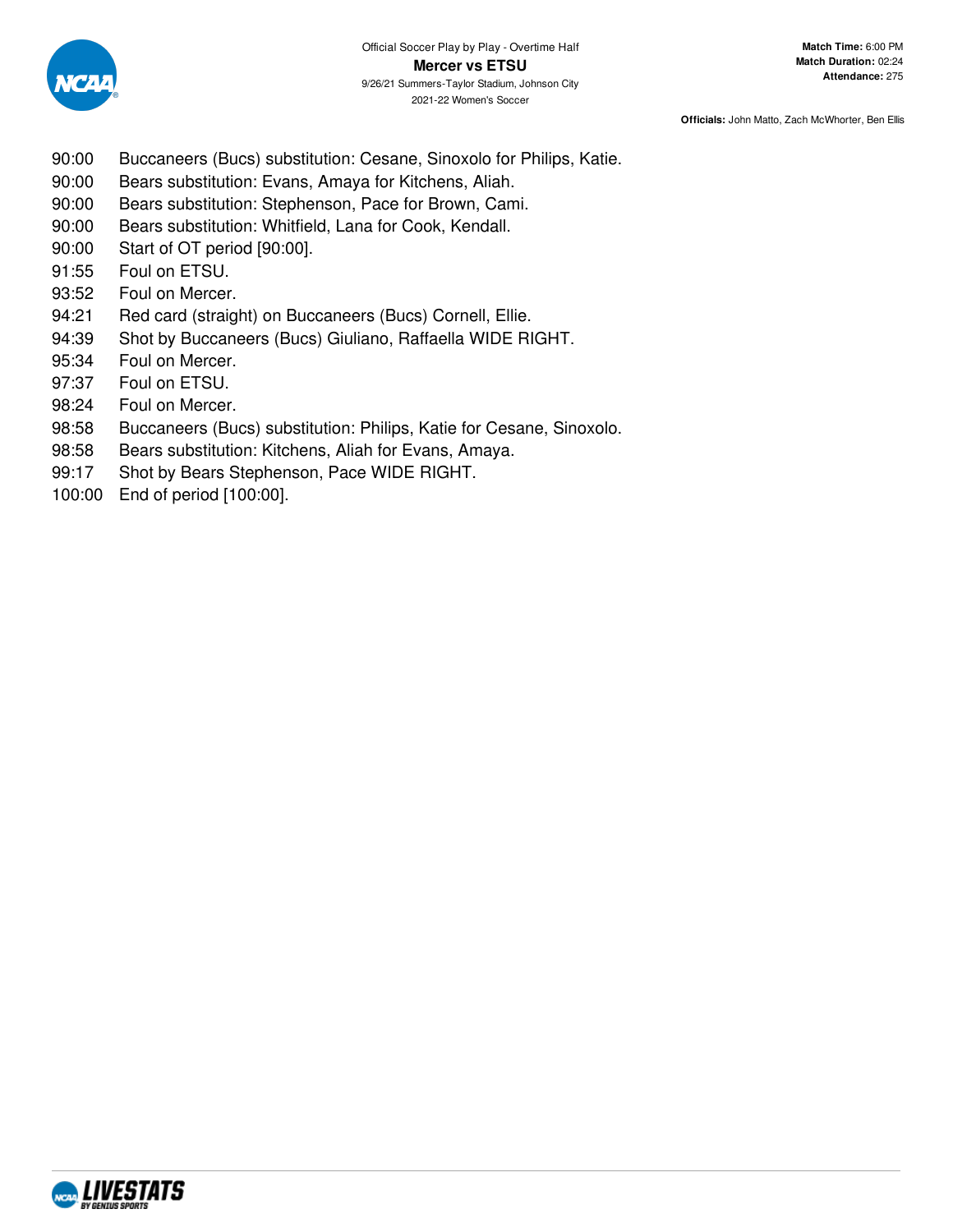

- 100:00 Buccaneers (Bucs) substitution: Arnold, Emma for Cornell, Ellie.
- 100:00 Buccaneers (Bucs) substitution: for Bauer, Nele.
- 100:00 Bears substitution: Brown, Cami for Icen, Nicole.
- 100:00 Bears substitution: Cook, Kendall for Stephenson, Pace.
- 100:00 Bears substitution: Fordham, Ally for Whitfield, Lana.
- 100:00 Start of OT2 period [100:00].
- 101:56 Shot by Bears Lewis-Jenkins, Chandler WIDE LEFT.
- 102:05 Corner kick by Bears [102:05].
- 102:28 Shot by Bears Buchanan, Kylie BLOCKED.
- 103:09 Corner kick by Bears [103:09].
- 104:38 Offside against Mercer.
- 105:56 Foul on Mercer.
- 106:26 Offside against ETSU.
- 107:59 Buccaneers (Bucs) substitution: Bauer, Nele for Arnold, Emma.
- 107:59 Buccaneers (Bucs) substitution: Horiuchi, Momoko for Philips, Katie.
- 108:17 Shot by Bears Whitely, Ciara, SAVE Ohba, Shu.
- 109:09 Foul on ETSU.
- 109:34 Shot by Bears Buchanan, Kylie HIGH.
- 110:00 End of period [110:00].

# **MERCER 0, ETSU 0**

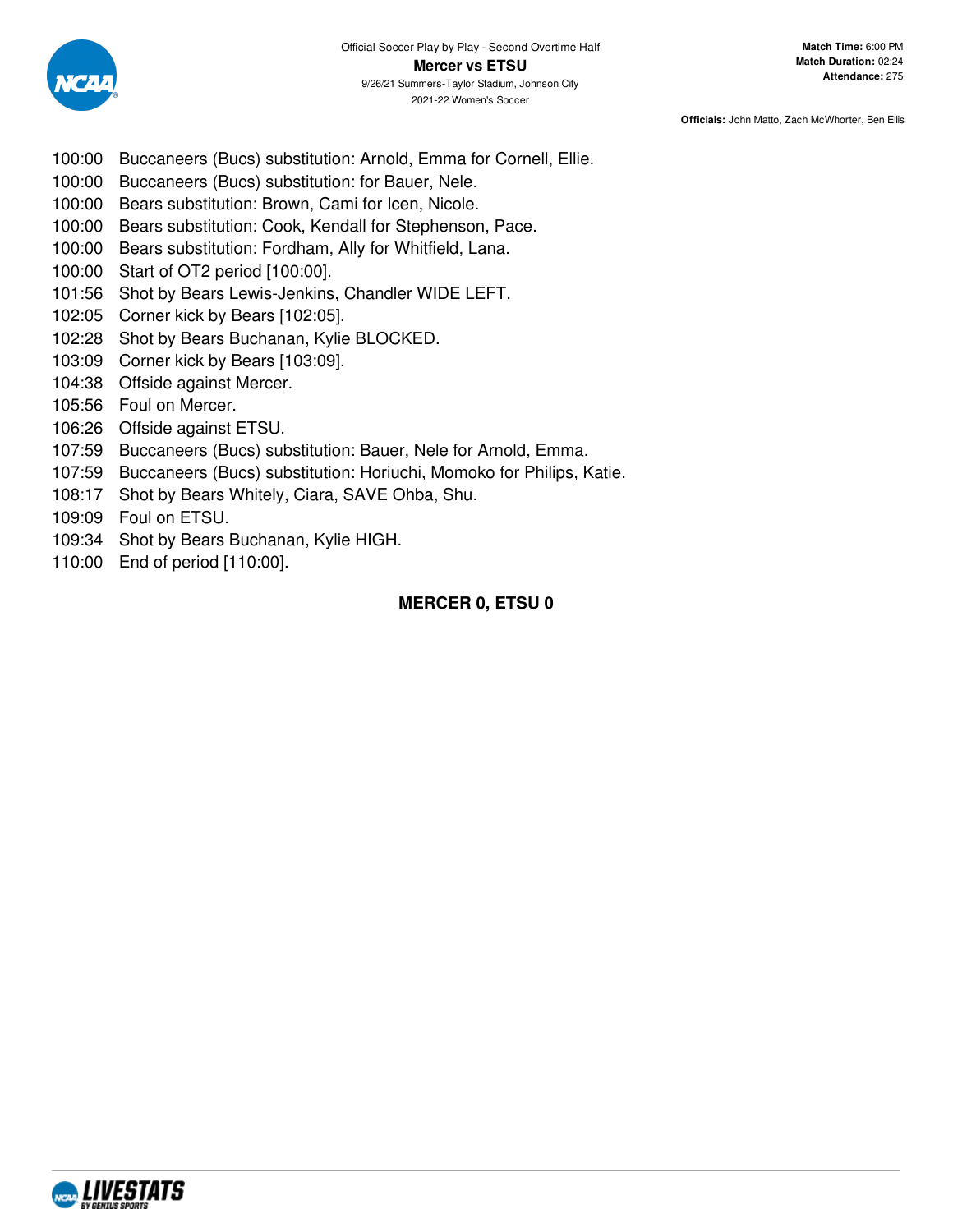

#### **Shot Summary**